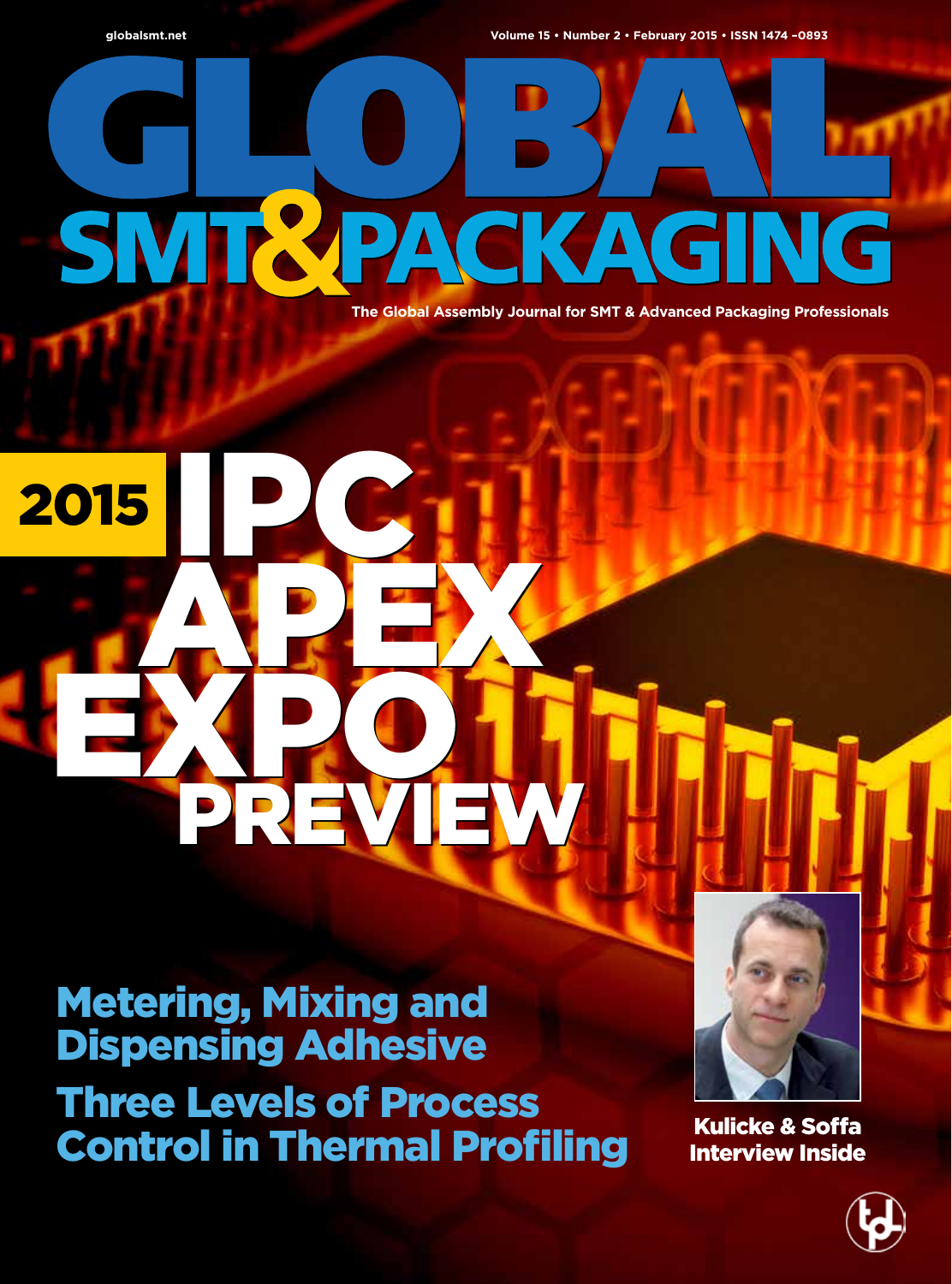#### CASE STUDY

### The Three Levels of Process Control in Thermal Profiling and How They Have Advanced Manufacturing

#### BY PATRICK MCWIGGIN

With today's more sophisticated electronics market, which calls for more intricate and diverse requirements, together with decreased development cycles and improved capacity, the need to ensure products are produced correctly with the right process control and within tight constraints is ever more important.

To guarantee products are soldered correc tly and process parameters are met, thermal management is a necessity. To produce electronic assemblies without a known thermal profile is detrimental, as you 'cannot manage what you do not measure'. Without correct profile management, increases in rework costs may occur and potentially give rise to early field failures. There are three levels of process control which are commonly employed today, all with differing benefits and failures starting with the traditional test board method, through to the advanced automatic profiling systems. Over the years thermal profiling has advanced significantly and now offers exact profiles aiding in the advancement of technology manufacture. We will first look at the traditional manual method.

Traditional profiling devices – how this method is no longer the preferred choice for production line verification profiles

The method of passing a profiling device through an oven to ensure the machine is set correctly is an important one, and having a test board to do the initial profile setup is still a fundamental step that needs to be performed. Thermocouples are placed on the crucial components of the board and when passed through the oven measurements are taken to ensure the thermal profile meets the target profile.

more frequently. Using the test board for on-going process checking is error prone, resulting in false alarms or measurement data with poor repeatability or accuracy.

The main problem with this method is keeping the test board in good working order. The thermocouple sensors used to establish the profile during the initial set-up stage needs to respond quickly to temperature change and not influence the measurement. The result of this is that they are inherently fragile and need to be frequently replaced which is both time consuming and can result in measure-



■ Figure 1. A profiler with four thermocouples attached to crucial components.

With the introduction of more complex or smaller fragile assemblies, or when high production volumes of mobile phones and tablet PCs are involved, this is simply not enough. Verification of the oven profile must be performed much

ment repeatability problems. Attachment of the sensors can also be difficult; they can be placed incorrectly on the board, fall off or get snagged in the machine. Together with the problem of repeated test runs damaging a PCB, resulting in an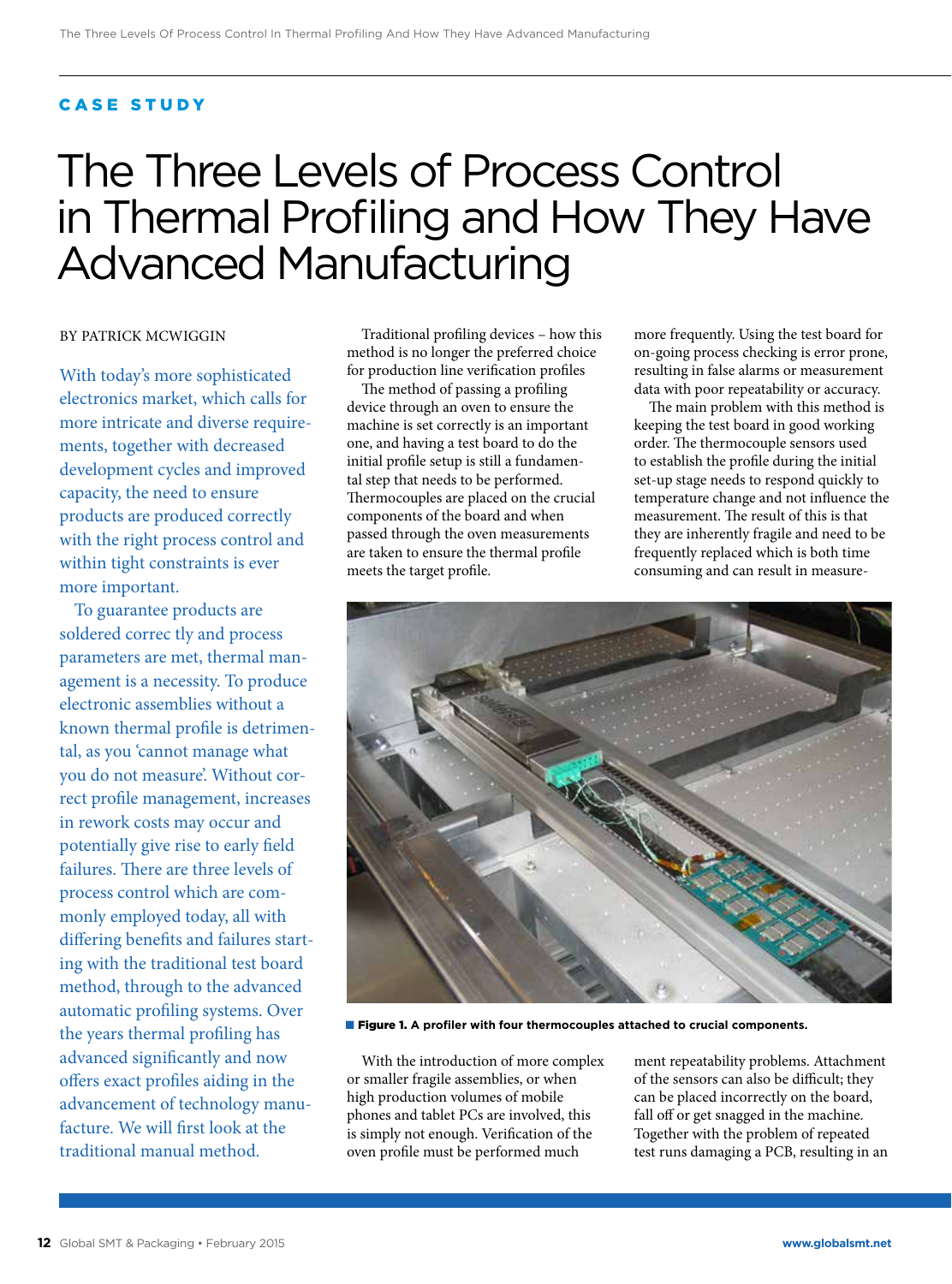inaccurate measurement, the drawbacks to this method are great.

Man hours is another drawback to the manual method. The process interrupts production and is very labour intensive. It is also very dependent on an individual's expertise to attach the thermocouple sensors correctly and in the right place. Capturing the true profile, then the 'golden standard', which is imperative to the product working correctly, is not easily achieved.

#### **Oven Verification devices – add-on technology to capture the Golden Standard**

Because of these drawbacks to using traditional thermal profiling devices, combined with test cards, companies like SolderStar, worked on devising technologies that would ease the process of capturing oven verification profiles. There was a need for a device that monitored oven temperatures effectively, without putting constraints on the machine, and the

**"The DeltaProbe was designed to use the unique SolderStar 'Smart link interface', this makes for an intelligent fixture which can hold product and process recipe information to allow efficient profile capture, download and organisation. "**

technicians working them. There was also the need for software that documented the profile accurately and could be easily traceable. This is especially important today with government regulations and original equipment manufacturers imposing higher standards. The medical and automotive industries are just two industries that have pushed demand for more critical control and traceability, therefore oven verification devices were born.

One example of this technology is SolderStar's DeltaProbe. This product was designed and developed to combat the

problems of traditional manual profiling and gives manufacturers a more streamlined method for periodic profile. The DeltaProbe offers a process control and intelligence that matches manufacturers more intricate and detailed production requirements, without the need to use fragile test boards for daily oven checks.

The DeltaProbe was designed to use the unique SolderStar 'Smart link interface', this makes for an intelligent fixture which can hold product and process recipe information to allow efficient profile capture, download and organisation. Smart link provides the secondary function of a quick connection system eliminating the possibility of channel mix-up error.

Oven verification devices like the DeltaProbe include specially designed measurement sensors where all process records are captured without a test card or wires getting in the way of the procedure. This makes it not only robust, but the appropriate tool to generate highly repeatable results, an important requirement today, which stands up to regulatory requirements.

By using an oven verification tool, a 'golden' process profile can be measured easily and tolerance limits can be set around the temperature traces and process parameters. This ensures measurements are precise and any oven performance changes or problems are quickly flagged and remedial action can be taken. This makes periodic testing of the oven more repeatable, convenient and user-friendly, resulting in better process documentation at a lower cost to the manufacturer.

Platforms like DeltaProbe far out-

■ **Figure 2.** The DeltaProbe **oven verification fixture with Smart Link interface.**

weigh test card methods for a number of reasons;

- The usual use of test cards need constant maintenance and it is not easily repeatable. This results in false errors due to measurement platform problems.
- Statistical Process Control (SPC) gathering is easy and offers a more accurate measurement.
- Matched sensors show any performance problems across the width of the oven heater.
- There are independent limit settings per oven zone which gives more control in critical zones.
- A number of errors can be detected easily including speed, conveyor and recipe loading and editing errors.
- It can be used to capture a benchmark for multiple lines – a must for high production volumes

All these benefits help to give a true picture of the process capability and result in higher quality soldering within the end product. Platforms like this can be used once a temperature profile is captured from a real test PCB. The ongoing process monitoring will then be achieved by measuring the difference from an established process baseline. The software used with such products also includes advanced SPC tools which create charts for ongoing process control measurement, trend evaluation and corrective action. This process, as you can see, far outshines traditional profiling methods.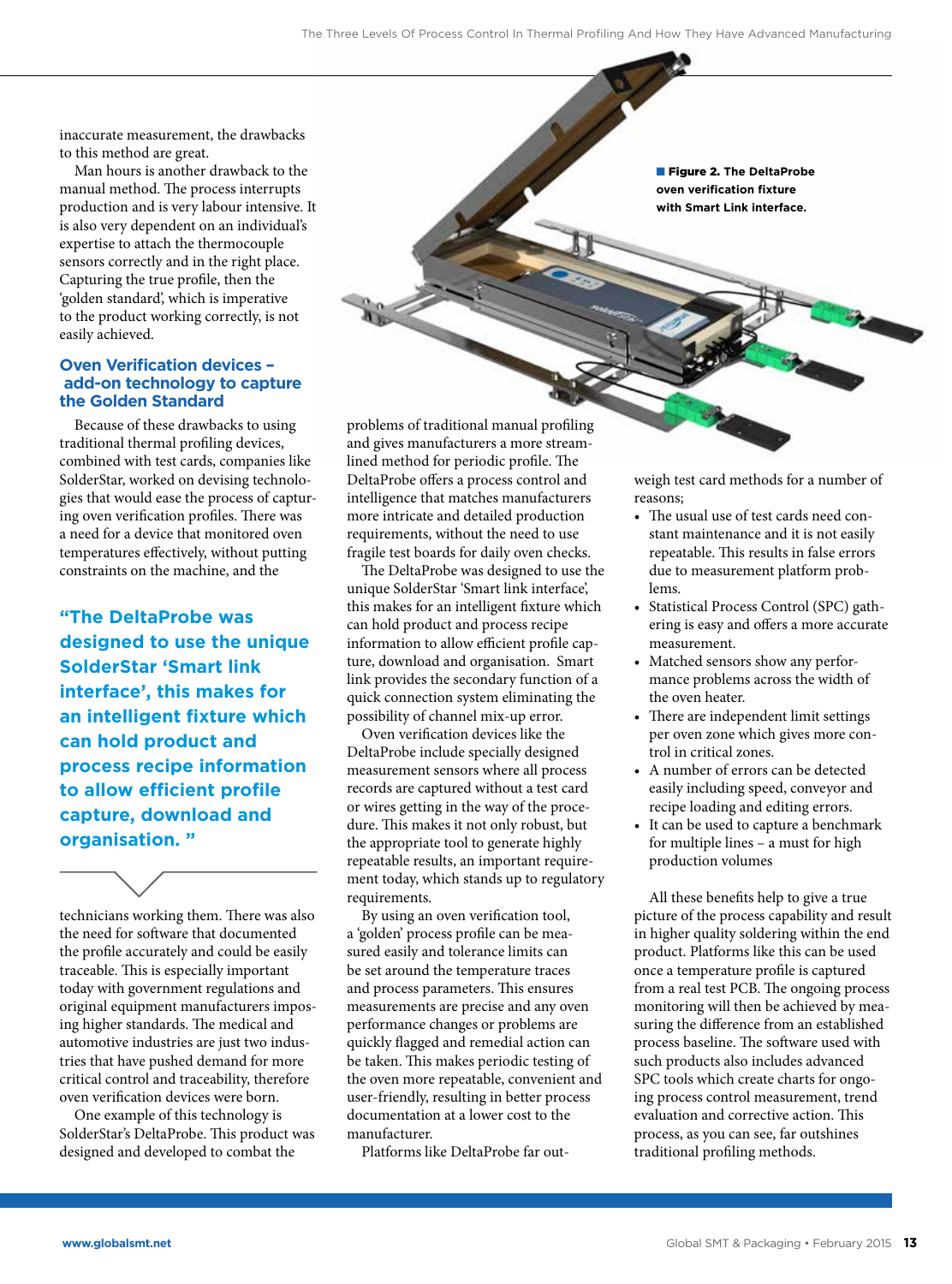

#### ■ Figure 3. The oven verification tool accurately charts the reflow profile.

#### **Continuous Oven Monitoring – How can we outperform the periodic profiling technology of today?**

Safety critical or high value assemblies, combined with tighter processing constraints, and the need for complete process documentation has driven the development of profiling systems that can monitor every electronic assembly produced on the manufacturing line. The pinnacle of profiling systems today are those that can record and provide traceability of the process conditions within the oven for every electronic assembly. For this reason the SolderStar APS (Automatic Profiling Systems) was developed.

The platform measures the stability of the process parameters within a thermal process, combined with assembly position tracking, to produce the most representative virtual profile possible for every PCB passing through the machine. Such platforms can continuously track PCB movements through the machine and monitor process fluctuations at product level. These changes are then used by a mathematical

model to calculate what the resulting PCB profile or 'virtual profile' would be. These process parameters can then be calculated and tested within limits.

The APS uses a novel technique to reduce the number of thermocouple conductors required to make the product level measurements needed, allowing for a much smaller probe diameter to be achieved. For example on a 14 zone machine a probe diameter of typically 6mm could be used. This results in robust yet fast response probe design essential

#### ■ **Figure 4.** Close up of a typical probe.

for achieving the detection of machine faults quickly and easily so they can be rectified, saving both time and money.

Faults that can be detected on APS platforms include checking if the zone temperatures and speed are set incorrectly from a defined reference, rapid feedback on thermocouple and conveyor and fan failures. Also the oven recipes are monitored to finally ensure they are inputted correctly and there is no overloading of the oven.

SolderStar APS can continuously com-